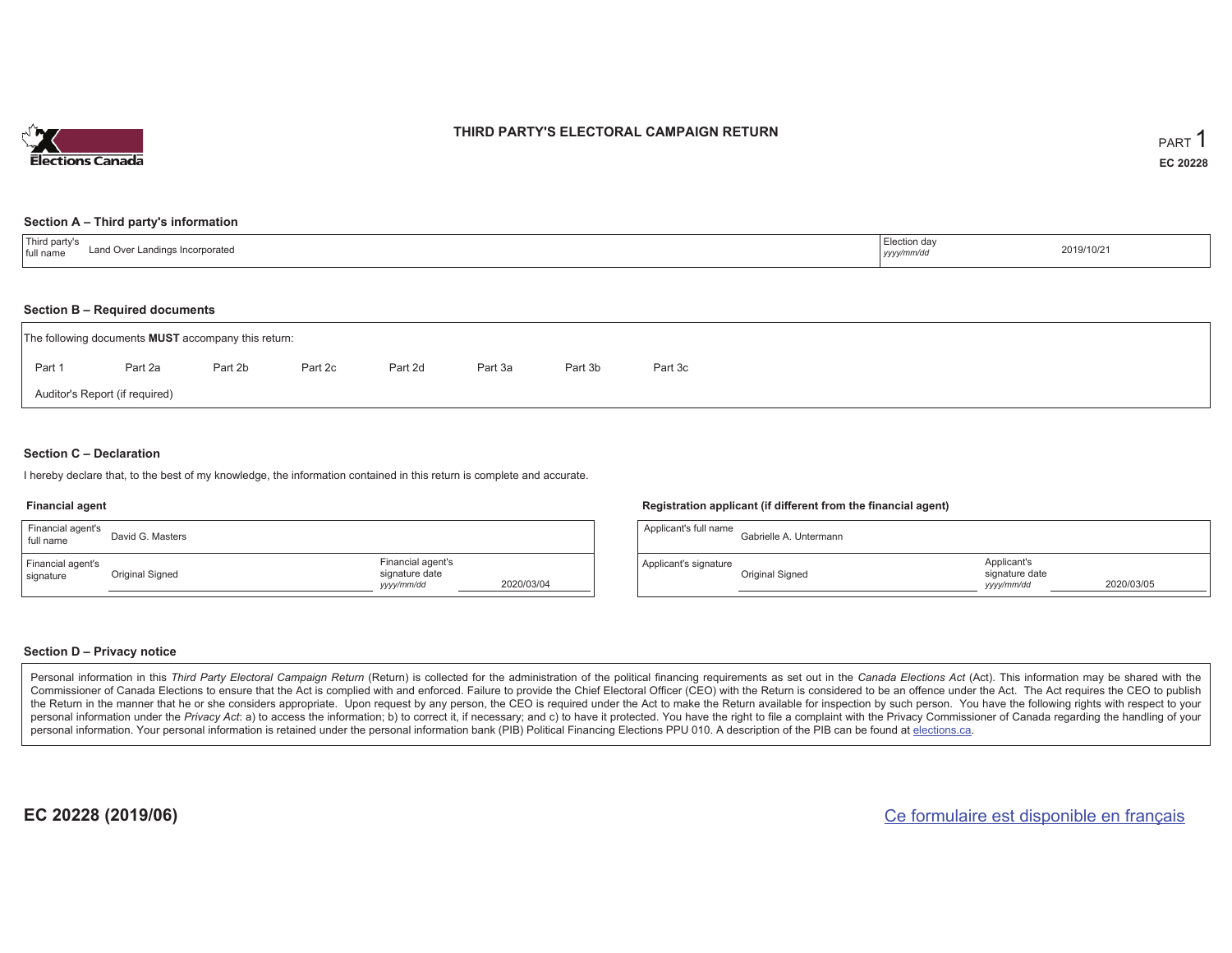

## **THIRD PARTY'S ELECTORAL CAMPAIGN RETURN HIRD PARTY'S ELECTORAL CAMPAIGN RETURN<br>Statement of monetary contributions received PART 2a**

**EC 20228**

| No. | Full name                                     | <b>Street</b><br>no. | <b>Street</b> | Apt. | City | Prov./<br>Terr. | Postal<br>code | Date<br>received<br>yyyy/mm/dd                                                      | Individual | <b>Business /</b><br>Commercial<br>organization | Government | Trade union  | Corporation<br>capital | Unincorporated<br>without share organization or<br>association |
|-----|-----------------------------------------------|----------------------|---------------|------|------|-----------------|----------------|-------------------------------------------------------------------------------------|------------|-------------------------------------------------|------------|--------------|------------------------|----------------------------------------------------------------|
|     |                                               |                      |               |      |      |                 |                |                                                                                     | \$         | \$                                              | \$         | $\mathbf{s}$ | \$                     | \$                                                             |
|     |                                               |                      |               |      |      | ON              |                |                                                                                     |            |                                                 |            |              |                        |                                                                |
|     |                                               |                      |               |      |      |                 |                |                                                                                     |            |                                                 |            |              |                        |                                                                |
|     |                                               |                      |               |      |      |                 |                |                                                                                     |            |                                                 |            |              |                        |                                                                |
|     |                                               |                      |               |      |      |                 |                |                                                                                     |            |                                                 |            |              |                        |                                                                |
|     |                                               |                      |               |      |      |                 |                |                                                                                     |            |                                                 |            |              |                        |                                                                |
|     |                                               |                      |               |      |      |                 |                |                                                                                     |            |                                                 |            |              |                        |                                                                |
|     |                                               |                      |               |      |      |                 |                |                                                                                     |            |                                                 |            |              |                        |                                                                |
|     |                                               |                      |               |      |      |                 |                |                                                                                     |            |                                                 |            |              |                        |                                                                |
|     |                                               |                      |               |      |      |                 |                |                                                                                     |            |                                                 |            |              |                        |                                                                |
|     |                                               |                      |               |      |      |                 |                |                                                                                     |            |                                                 |            |              |                        |                                                                |
|     |                                               |                      |               |      |      |                 |                |                                                                                     |            |                                                 |            |              |                        |                                                                |
|     |                                               |                      |               |      |      |                 |                |                                                                                     |            |                                                 |            |              |                        |                                                                |
|     |                                               |                      |               |      |      |                 |                |                                                                                     |            |                                                 |            |              |                        |                                                                |
|     |                                               |                      |               |      |      |                 |                |                                                                                     |            |                                                 |            |              |                        |                                                                |
|     |                                               |                      |               |      |      |                 |                | Totals carried forward from previous page \$                                        |            |                                                 |            |              |                        |                                                                |
|     |                                               |                      |               |      |      |                 |                | Total amount of monetary contributions by contributors who gave over \$200 (A)      |            |                                                 |            |              |                        |                                                                |
|     |                                               |                      |               |      |      |                 |                | Number of contributors who gave over \$200                                          |            |                                                 |            |              |                        |                                                                |
|     |                                               |                      |               |      |      |                 |                | Total amount of monetary contributions by contributors who gave \$200 or less $(B)$ |            |                                                 |            |              |                        |                                                                |
|     | Number of contributors who gave \$200 or less |                      |               |      |      |                 |                |                                                                                     |            |                                                 |            |              |                        |                                                                |
|     |                                               |                      |               |      |      |                 |                | Total amount of all monetary contributions (A+B)                                    |            |                                                 |            |              |                        |                                                                |
|     |                                               |                      |               |      |      |                 |                | Number of contributors who gave monetary contributions                              |            |                                                 |            |              |                        |                                                                |

| ' Thiro<br>  party | ∟and Over '<br>r Landings Incorporated | Flection day<br>.<br>yyyy/mm/dd | 2019/10/21 | Page |  |  |  |  |
|--------------------|----------------------------------------|---------------------------------|------------|------|--|--|--|--|
|--------------------|----------------------------------------|---------------------------------|------------|------|--|--|--|--|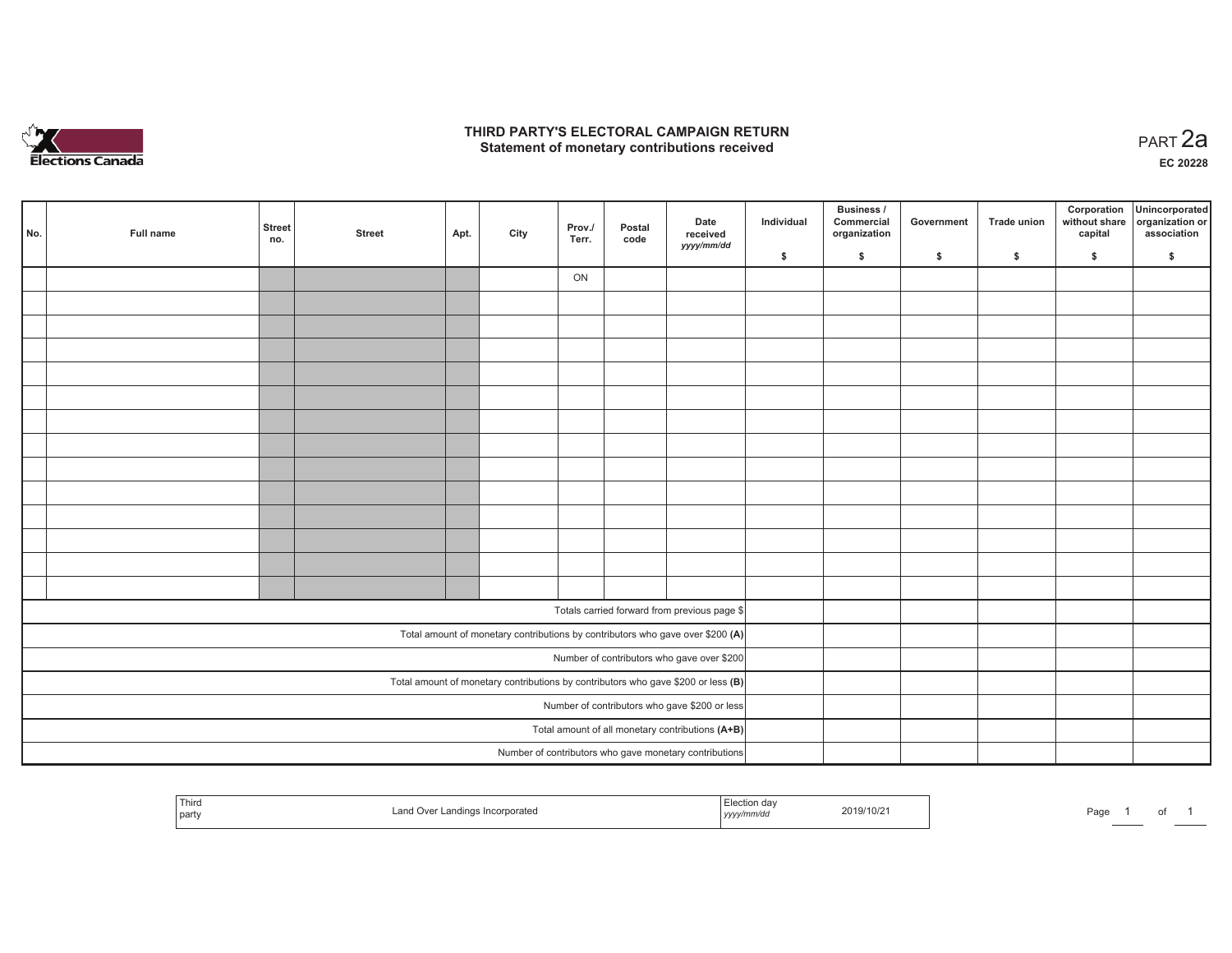

## **THIRD PARTY'S ELECTORAL CAMPAIGN RETURN**  THIRD PARTY'S ELECTORAL CAMPAIGN RETURN<br>Statement of non-monetary contributions received<br> **PART 2b**

| No. | Full name                                     | <b>Street</b><br>no. | <b>Street</b> | Apt. | City | Prov./<br>Terr. | Postal<br>code | Date<br>received<br>yyyy/mm/dd                                                          | Individual | <b>Business /</b><br>Commercial<br>organization | Government   | Trade union  | Corporation<br>capital | Unincorporated<br>without share organization or<br>association |
|-----|-----------------------------------------------|----------------------|---------------|------|------|-----------------|----------------|-----------------------------------------------------------------------------------------|------------|-------------------------------------------------|--------------|--------------|------------------------|----------------------------------------------------------------|
|     |                                               |                      |               |      |      |                 |                |                                                                                         | \$         | \$                                              | $\mathsf{s}$ | $\mathbf{s}$ | \$                     | \$                                                             |
|     |                                               |                      |               |      |      |                 |                |                                                                                         |            |                                                 |              |              |                        |                                                                |
|     |                                               |                      |               |      |      |                 |                |                                                                                         |            |                                                 |              |              |                        |                                                                |
|     |                                               |                      |               |      |      |                 |                |                                                                                         |            |                                                 |              |              |                        |                                                                |
|     |                                               |                      |               |      |      |                 |                |                                                                                         |            |                                                 |              |              |                        |                                                                |
|     |                                               |                      |               |      |      |                 |                |                                                                                         |            |                                                 |              |              |                        |                                                                |
|     |                                               |                      |               |      |      |                 |                |                                                                                         |            |                                                 |              |              |                        |                                                                |
|     |                                               |                      |               |      |      |                 |                |                                                                                         |            |                                                 |              |              |                        |                                                                |
|     |                                               |                      |               |      |      |                 |                |                                                                                         |            |                                                 |              |              |                        |                                                                |
|     |                                               |                      |               |      |      |                 |                |                                                                                         |            |                                                 |              |              |                        |                                                                |
|     |                                               |                      |               |      |      |                 |                |                                                                                         |            |                                                 |              |              |                        |                                                                |
|     |                                               |                      |               |      |      |                 |                |                                                                                         |            |                                                 |              |              |                        |                                                                |
|     |                                               |                      |               |      |      |                 |                |                                                                                         |            |                                                 |              |              |                        |                                                                |
|     |                                               |                      |               |      |      |                 |                |                                                                                         |            |                                                 |              |              |                        |                                                                |
|     |                                               |                      |               |      |      |                 |                |                                                                                         |            |                                                 |              |              |                        |                                                                |
|     |                                               |                      |               |      |      |                 |                |                                                                                         |            |                                                 |              |              |                        |                                                                |
|     |                                               |                      |               |      |      |                 |                | Totals carried forward from previous page \$                                            |            |                                                 |              |              |                        |                                                                |
|     |                                               |                      |               |      |      |                 |                | Total amount of non-monetary contributions by contributors who gave over \$200 (A)      |            |                                                 |              |              |                        |                                                                |
|     |                                               |                      |               |      |      |                 |                | Number of contributors who gave over \$200                                              |            |                                                 |              |              |                        |                                                                |
|     |                                               |                      |               |      |      |                 |                | Total amount of non-monetary contributions by contributors who gave \$200 or less $(B)$ |            |                                                 |              |              |                        |                                                                |
|     | Number of contributors who gave \$200 or less |                      |               |      |      |                 |                |                                                                                         |            |                                                 |              |              |                        |                                                                |
|     |                                               |                      |               |      |      |                 |                | Total amount of all non-monetary contributions (A+B)                                    |            |                                                 |              |              |                        |                                                                |
|     |                                               |                      |               |      |      |                 |                | Number of contributors who gave non-monetary contributions                              |            |                                                 |              |              |                        |                                                                |

| Third<br>≞lection dav<br>2019/10/21<br>Page<br>r Landings Incorporated<br>$\overline{\phantom{a}}$<br>l partv<br>yyyynmuur |  |  |  |  |
|----------------------------------------------------------------------------------------------------------------------------|--|--|--|--|
|----------------------------------------------------------------------------------------------------------------------------|--|--|--|--|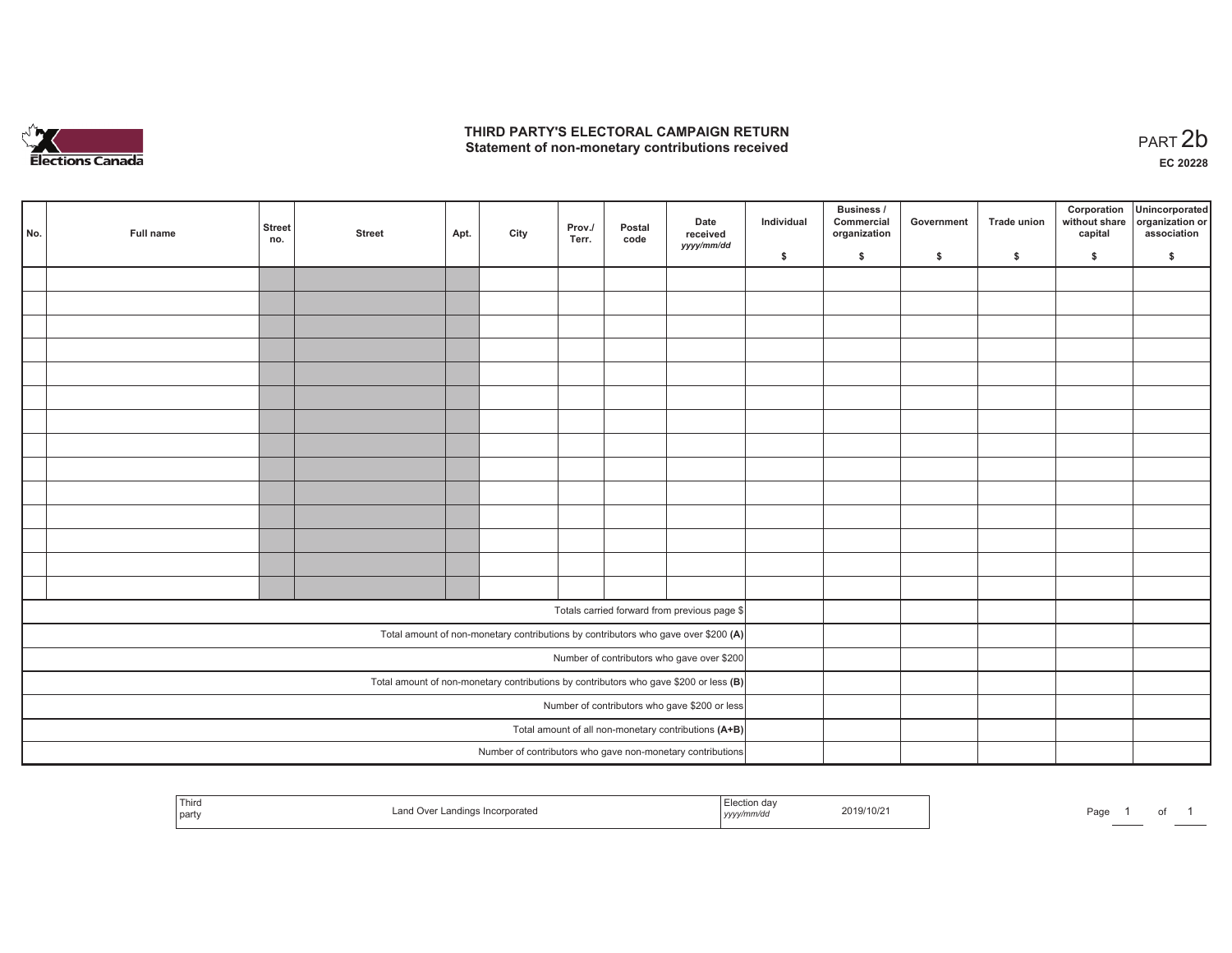

## **THIRD PARTY'S ELECTORAL CAMPAIGN RETURN STATE:** PARTY'S ELECTORAL CAMPAIGN RETURN<br>
Statement of operating loans received

**EC 20228**

| No. | Full name | <b>Street</b><br>no. | <b>Street</b> | Apt. | City | Prov./<br>Terr. | Postal<br>code | Date<br>received                                                  | Individual | Business /<br>Commercial<br>organization | Government | Trade union | Corporation<br>capital | Unincorporated<br>without share organization or<br>association |
|-----|-----------|----------------------|---------------|------|------|-----------------|----------------|-------------------------------------------------------------------|------------|------------------------------------------|------------|-------------|------------------------|----------------------------------------------------------------|
|     |           |                      |               |      |      |                 |                | yyyy/mm/dd                                                        | \$         | \$                                       | \$         | \$          | \$                     | \$                                                             |
|     |           |                      |               |      |      |                 |                |                                                                   |            |                                          |            |             |                        |                                                                |
|     |           |                      |               |      |      |                 |                |                                                                   |            |                                          |            |             |                        |                                                                |
|     |           |                      |               |      |      |                 |                |                                                                   |            |                                          |            |             |                        |                                                                |
|     |           |                      |               |      |      |                 |                |                                                                   |            |                                          |            |             |                        |                                                                |
|     |           |                      |               |      |      |                 |                |                                                                   |            |                                          |            |             |                        |                                                                |
|     |           |                      |               |      |      |                 |                |                                                                   |            |                                          |            |             |                        |                                                                |
|     |           |                      |               |      |      |                 |                |                                                                   |            |                                          |            |             |                        |                                                                |
|     |           |                      |               |      |      |                 |                |                                                                   |            |                                          |            |             |                        |                                                                |
|     |           |                      |               |      |      |                 |                |                                                                   |            |                                          |            |             |                        |                                                                |
|     |           |                      |               |      |      |                 |                |                                                                   |            |                                          |            |             |                        |                                                                |
|     |           |                      |               |      |      |                 |                |                                                                   |            |                                          |            |             |                        |                                                                |
|     |           |                      |               |      |      |                 |                |                                                                   |            |                                          |            |             |                        |                                                                |
|     |           |                      |               |      |      |                 |                |                                                                   |            |                                          |            |             |                        |                                                                |
|     |           |                      |               |      |      |                 |                |                                                                   |            |                                          |            |             |                        |                                                                |
|     |           |                      |               |      |      |                 |                | Totals carried forward from previous page \$                      |            |                                          |            |             |                        |                                                                |
|     |           |                      |               |      |      |                 |                | Total amount of loans by lenders who provided over \$200 (A)      |            |                                          |            |             |                        |                                                                |
|     |           |                      |               |      |      |                 |                | Number of lenders who provided over \$200                         |            |                                          |            |             |                        |                                                                |
|     |           |                      |               |      |      |                 |                | Total amount of loans by lenders who provided \$200 or less $(B)$ |            |                                          |            |             |                        |                                                                |
|     |           |                      |               |      |      |                 |                | Number of lenders who provided \$200 or less                      |            |                                          |            |             |                        |                                                                |
|     |           |                      |               |      |      |                 |                | Total amount of all loans (A+B)                                   |            |                                          |            |             |                        |                                                                |
|     |           |                      |               |      |      |                 |                | Number of all lenders who provided loans                          |            |                                          |            |             |                        |                                                                |

| <sup>I</sup> Third<br>part | Land<br>r Landings Incorporated<br>∣ ∪ ve | lection day.<br>/mm/da<br>  УУУУ | 2019/10/21 | Page |  |
|----------------------------|-------------------------------------------|----------------------------------|------------|------|--|
|----------------------------|-------------------------------------------|----------------------------------|------------|------|--|

of 1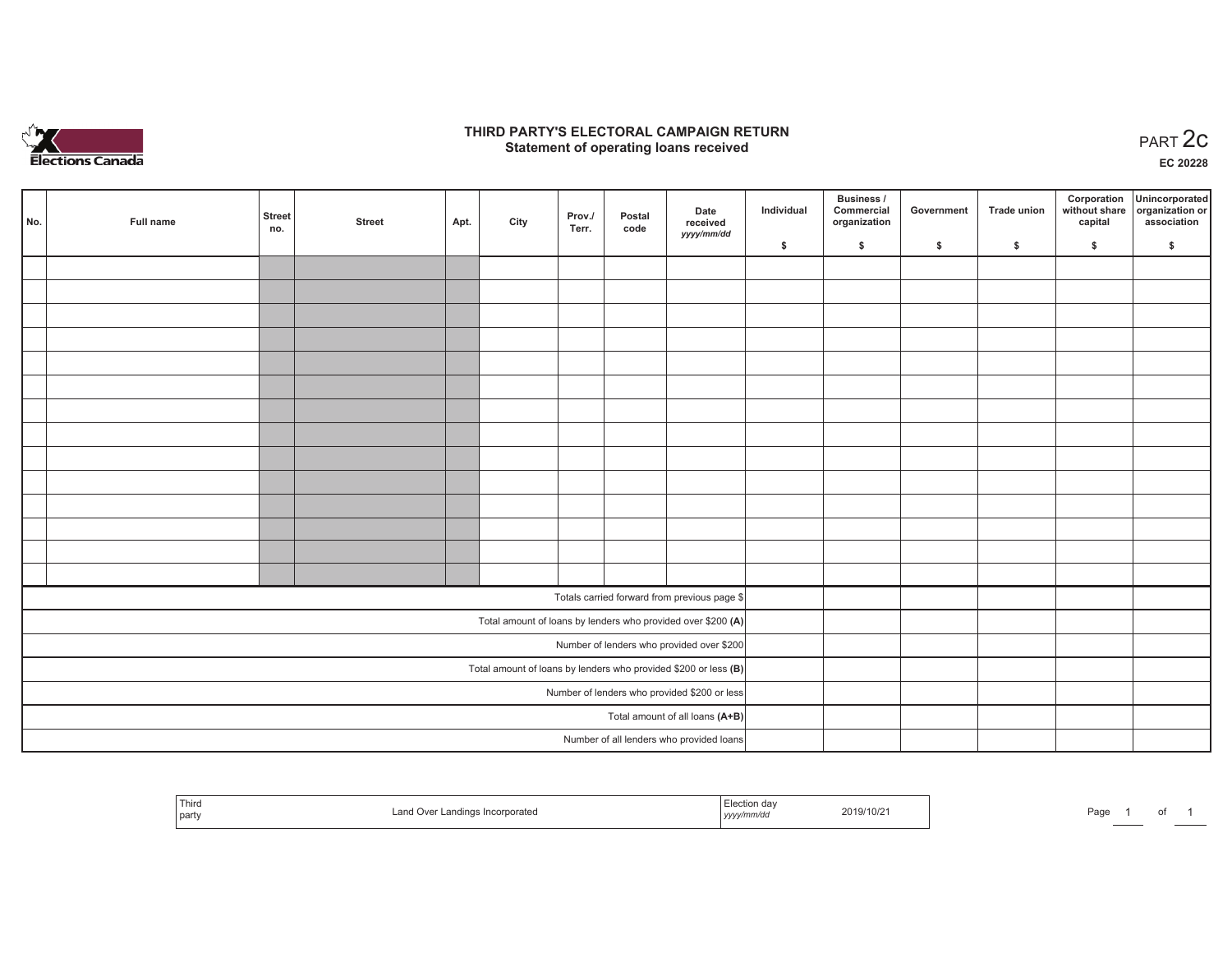

# **THIRD PARTY'S ELECTORAL CAMPAIGN RETURN S** ELECTORAL CAMPAIGN RETURN<br>Summary of inflows PART 2d

| No.   | Type of contributor / lender                    | <b>Monetary</b><br>contributions<br>(Part 2a)<br>\$ | Non-monetary<br>contributions<br>(Part 2b)<br>\$ | Loans<br>(Part 2c)<br>\$ | <b>Total</b><br>\$ | Number of<br>contributors and<br>lenders |
|-------|-------------------------------------------------|-----------------------------------------------------|--------------------------------------------------|--------------------------|--------------------|------------------------------------------|
|       |                                                 |                                                     |                                                  |                          |                    |                                          |
| 1.    | Individuals                                     |                                                     |                                                  |                          |                    |                                          |
|       | 2. Businesses / Commercial organizations        |                                                     |                                                  |                          |                    |                                          |
| 3.    | Governments                                     |                                                     |                                                  |                          |                    |                                          |
| 4.    | Trade unions                                    |                                                     |                                                  |                          |                    |                                          |
| 5.    | Corporations without share capital              |                                                     |                                                  |                          |                    |                                          |
|       | 6. Unincorporated organizations or associations |                                                     |                                                  |                          |                    |                                          |
|       | 7.   Total (items 1 to 6)                       |                                                     |                                                  |                          |                    |                                          |
| Total |                                                 |                                                     |                                                  |                          |                    |                                          |
|       | 8. Amount of third party's resources used       |                                                     |                                                  |                          | 2,300.00           |                                          |
|       | 9. Grand total (items $7$ and $8$ )             |                                                     |                                                  |                          | 2,300.00           |                                          |

| Third<br>party | Land Over Landings Incorporated<br>. | Election dav<br>yyyy/mm/dd | 2019/10/2 |
|----------------|--------------------------------------|----------------------------|-----------|
|----------------|--------------------------------------|----------------------------|-----------|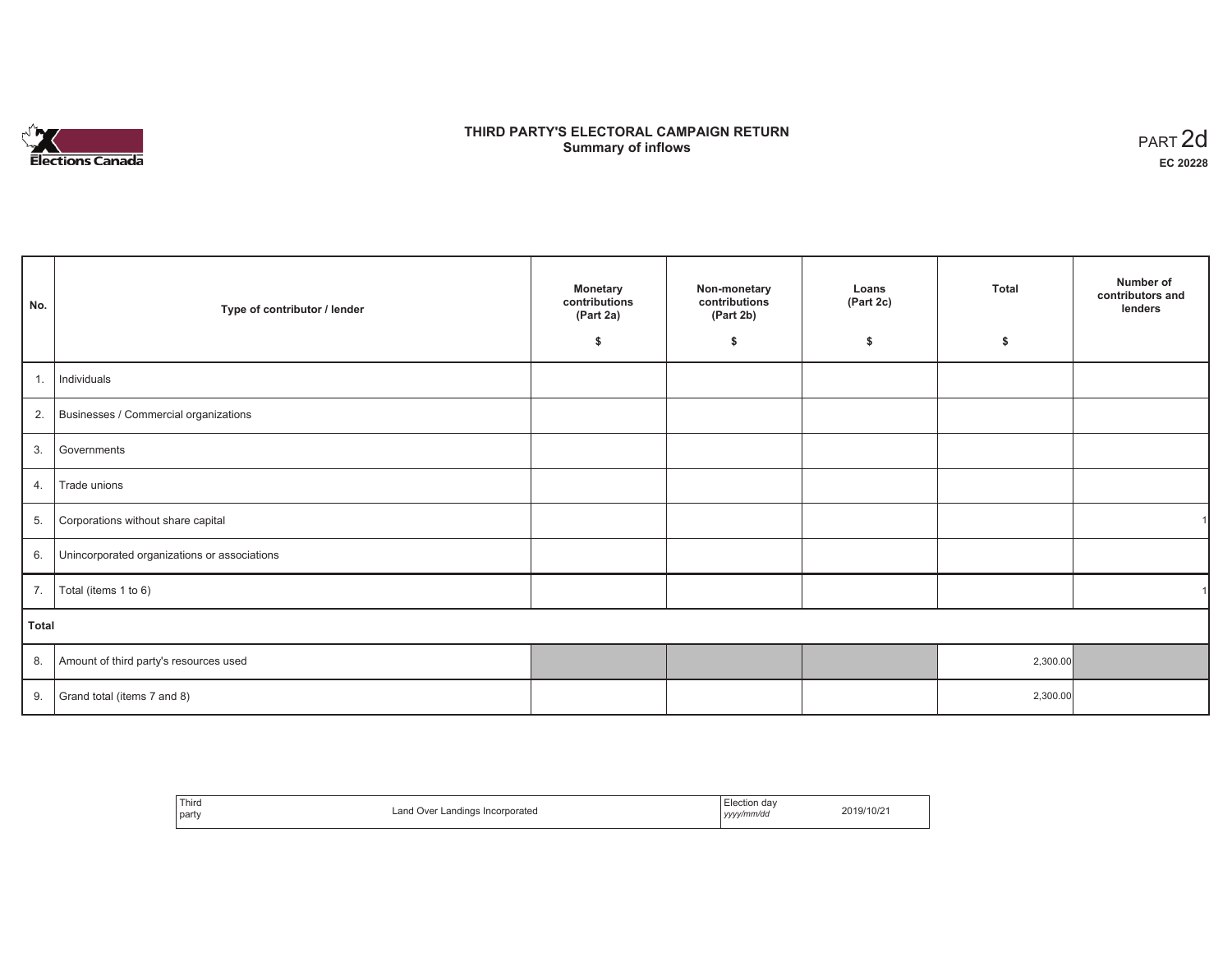

# **THIRD PARTY'S ELECTORAL CAMPAIGN RETURN Statement of expenses incurred for regulated activities that take place during the pre-election period**  *(Only applicable to a fixed-date general election)*

For a list of expense types, expense categories and expense subcategories, refer to Annex II in the Instructions.

| No. | Date<br>incurred<br>yyyy/mm/dd | ED Code<br>(if applicable) | Supplier | <b>Expense type</b> | Expense<br>category | Expense<br>subcategory | <b>Starting date</b><br>of activity,<br>advertisement<br>or survey<br>yyyy/mm/dd | Ending date<br>of activity,<br>advertisement<br>or survey<br>yyyy/mm/dd | Place of activity or<br>advertisement        | <b>Expense amount</b><br>\$ |
|-----|--------------------------------|----------------------------|----------|---------------------|---------------------|------------------------|----------------------------------------------------------------------------------|-------------------------------------------------------------------------|----------------------------------------------|-----------------------------|
|     |                                |                            |          |                     |                     |                        |                                                                                  |                                                                         |                                              |                             |
|     |                                |                            |          |                     |                     |                        |                                                                                  |                                                                         |                                              |                             |
|     |                                |                            |          |                     |                     |                        |                                                                                  |                                                                         |                                              |                             |
|     |                                |                            |          |                     |                     |                        |                                                                                  |                                                                         |                                              |                             |
|     |                                |                            |          |                     |                     |                        |                                                                                  |                                                                         |                                              |                             |
|     |                                |                            |          |                     |                     |                        |                                                                                  |                                                                         |                                              |                             |
|     |                                |                            |          |                     |                     |                        |                                                                                  |                                                                         |                                              |                             |
|     |                                |                            |          |                     |                     |                        |                                                                                  |                                                                         |                                              |                             |
|     |                                |                            |          |                     |                     |                        |                                                                                  |                                                                         |                                              |                             |
|     |                                |                            |          |                     |                     |                        |                                                                                  |                                                                         |                                              |                             |
|     |                                |                            |          |                     |                     |                        |                                                                                  |                                                                         |                                              |                             |
|     |                                |                            |          |                     |                     |                        |                                                                                  |                                                                         |                                              |                             |
|     |                                |                            |          |                     |                     |                        |                                                                                  |                                                                         |                                              |                             |
|     |                                |                            |          |                     |                     |                        |                                                                                  |                                                                         |                                              |                             |
|     |                                |                            |          |                     |                     |                        |                                                                                  |                                                                         |                                              |                             |
|     |                                |                            |          |                     |                     |                        |                                                                                  |                                                                         |                                              |                             |
|     |                                |                            |          |                     |                     |                        |                                                                                  |                                                                         |                                              |                             |
|     |                                |                            |          |                     |                     |                        |                                                                                  |                                                                         | Totals carried forward from previous page \$ |                             |
|     | Total \$                       |                            |          |                     |                     |                        | 2,300.00                                                                         |                                                                         |                                              |                             |

| ' Thirc<br>part | <sup>.</sup> Landınd<br>Incorporated<br>over<br>. <b>.</b><br>$\blacksquare$ | <b>Contract Contract Contract</b><br>, yyyymmvaa | 2019/10/21 | Page |  |  |  |
|-----------------|------------------------------------------------------------------------------|--------------------------------------------------|------------|------|--|--|--|
|-----------------|------------------------------------------------------------------------------|--------------------------------------------------|------------|------|--|--|--|

 $_{\sf PART}$ 3a **EC 20228**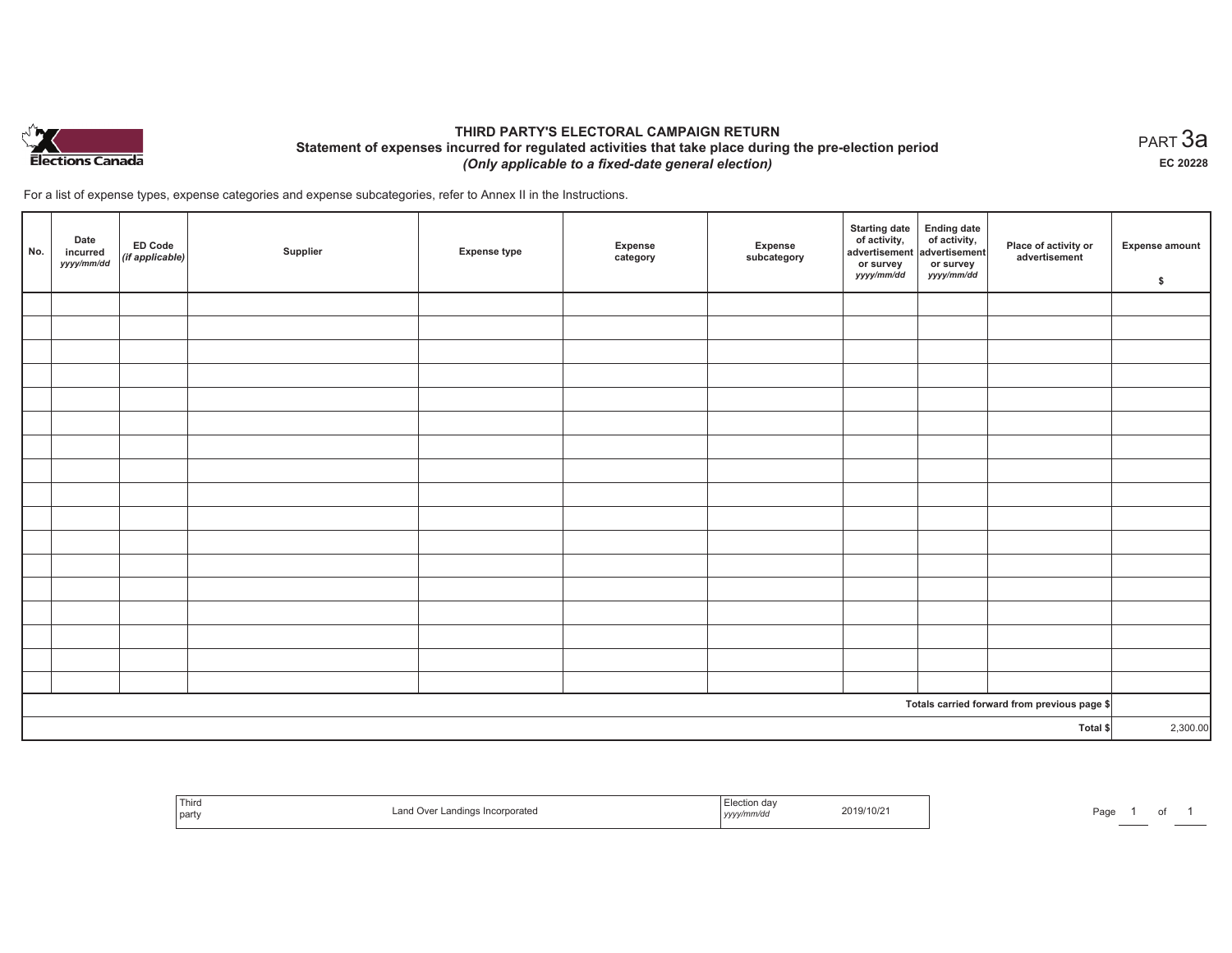

# **THIRD PARTY'S ELECTORAL CAMPAIGN RETURN Statement of expenses incurred for regulated activities that take place during the election period**<br>PART  $3\mathsf{b}$

**EC 20228**

1 of 1

For a list of expense types, expense categories and expense subcategories, refer to Annex II in the Instructions.

| No.            | Date<br>incurred<br>yyyy/mm/dd | ED Code<br>(if applicable) | Supplier          | <b>Expense type</b>  | <b>Expense</b><br>category | Expense<br>subcategory | <b>Starting date</b><br>of activity,<br>advertisement<br>or survey<br>yyyy/mm/dd | <b>Ending date</b><br>of activity,<br>advertisement<br>or survey<br>yyyy/mm/dd | Place of activity or<br>advertisement        | <b>Expense amount</b><br>\$ |
|----------------|--------------------------------|----------------------------|-------------------|----------------------|----------------------------|------------------------|----------------------------------------------------------------------------------|--------------------------------------------------------------------------------|----------------------------------------------|-----------------------------|
|                | 2019/09/20                     | 35-085                     | DURHAM RADIO INC. | ELECTION ADVERTISING | ADVERTISING                | RADIO                  | 2019/09/16                                                                       | 2019/09/29                                                                     | <b>DURHAM</b>                                | 2,278.08                    |
| $\overline{2}$ | 2019/10/31                     |                            | <b>CIBC</b>       | PARTISAN ACTIVITY    | <b>OTHER</b>               | <b>BANK FEES</b>       | 2019/09/16                                                                       | 2019/10/31                                                                     | <b>STOUFFVILLE</b>                           | 21.92                       |
|                |                                |                            |                   |                      |                            |                        |                                                                                  |                                                                                |                                              |                             |
|                |                                |                            |                   |                      |                            |                        |                                                                                  |                                                                                |                                              |                             |
|                |                                |                            |                   |                      |                            |                        |                                                                                  |                                                                                |                                              |                             |
|                |                                |                            |                   |                      |                            |                        |                                                                                  |                                                                                |                                              |                             |
|                |                                |                            |                   |                      |                            |                        |                                                                                  |                                                                                |                                              |                             |
|                |                                |                            |                   |                      |                            |                        |                                                                                  |                                                                                |                                              |                             |
|                |                                |                            |                   |                      |                            |                        |                                                                                  |                                                                                |                                              |                             |
|                |                                |                            |                   |                      |                            |                        |                                                                                  |                                                                                |                                              |                             |
|                |                                |                            |                   |                      |                            |                        |                                                                                  |                                                                                |                                              |                             |
|                |                                |                            |                   |                      |                            |                        |                                                                                  |                                                                                |                                              |                             |
|                |                                |                            |                   |                      |                            |                        |                                                                                  |                                                                                |                                              |                             |
|                |                                |                            |                   |                      |                            |                        |                                                                                  |                                                                                |                                              |                             |
|                |                                |                            |                   |                      |                            |                        |                                                                                  |                                                                                |                                              |                             |
|                |                                |                            |                   |                      |                            |                        |                                                                                  |                                                                                |                                              |                             |
|                |                                |                            |                   |                      |                            |                        |                                                                                  |                                                                                |                                              |                             |
|                |                                |                            |                   |                      |                            |                        |                                                                                  |                                                                                | Totals carried forward from previous page \$ |                             |
| Total \$       |                                |                            |                   |                      |                            |                        | 2,300.00                                                                         |                                                                                |                                              |                             |

| i nira<br>part | r Landings Incorporated<br>∟and<br>. Over ⊑ | Election dav<br>  yyyy/mm/aa<br>$\sim$ $\sim$ | 2019/10/2 | Page |
|----------------|---------------------------------------------|-----------------------------------------------|-----------|------|
|----------------|---------------------------------------------|-----------------------------------------------|-----------|------|